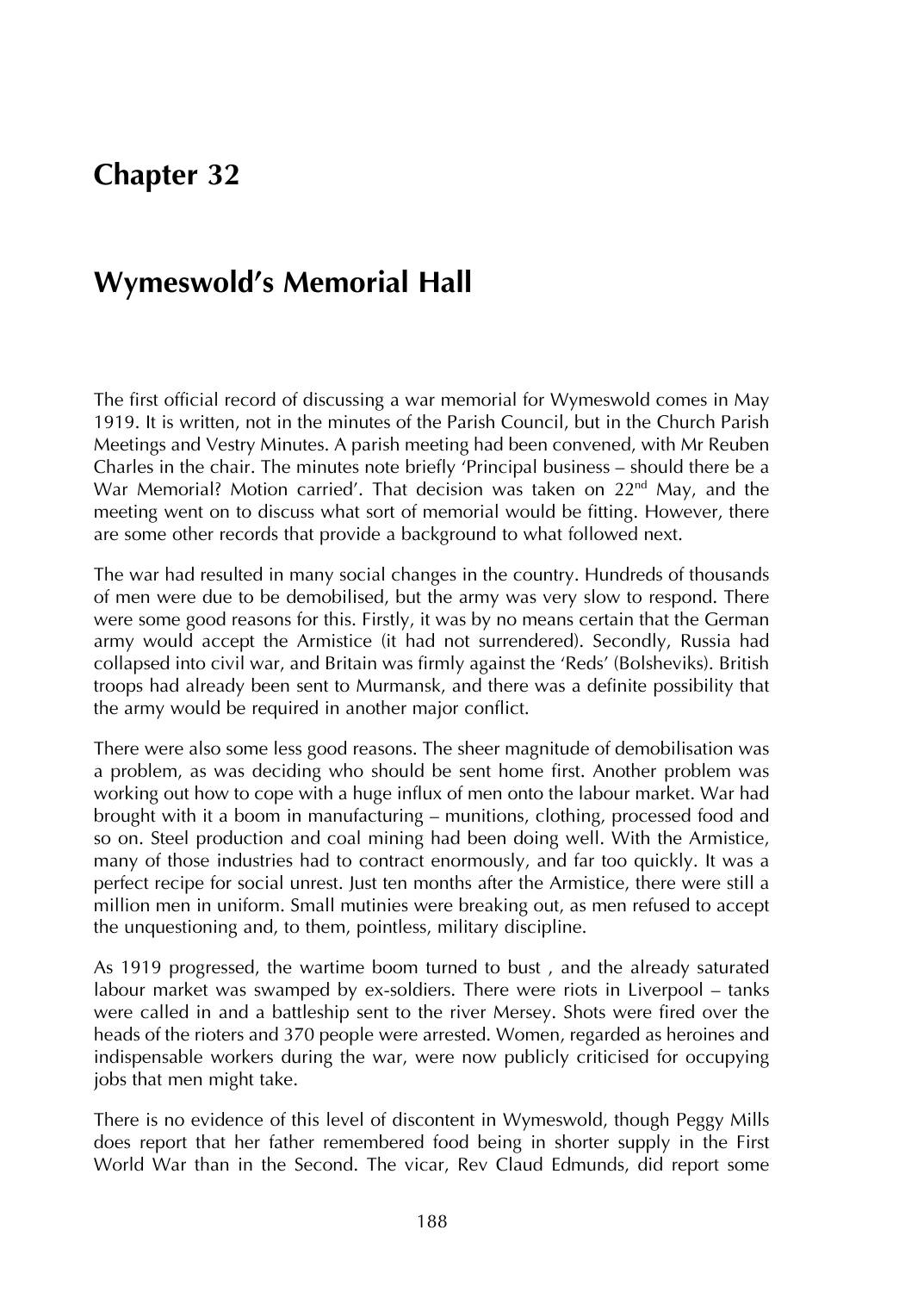changes, though, in response to his Bishop's visitation in 1921. Sadly, we do not have the Bishop's questionnaire but Rev Edmunds began by observing:

> (ii) (a) I think on the whole the war has been unfavourable to religion. Many of the men who served seem to have no use for it: those who were Churchworkers have become less regular and reliable.

He also listed among the 'Hindrances' (presumably hindrances to increasing his  $f|_{\alpha c}$ :

> The increased pressure in domestic life owing to general lack of servants.

An interesting comment. Even though times were hard, people were not going back into service. Perhaps the well-to-do had less money, or perhaps the poorer classes were not prepared to take that type of work. It certainly seems that, to the vicar at least, some fundamental changes were at work. True, when he listed 'A reaction from religious exercises on the part of the faithful, since the end of the war', he did follow it up with the hope that 'Time will presumably supply the remedy for them'. This expressed wish was typed on a separate line, and stands curiously alone – whether for emphasis, or whether he himself did not really believe it, is hard to say. Granted, these are just one man's reports – but they are carefully thought through, by an educated and sensitive observer of the times.

Against this backdrop, the vicar received a letter written on  $22<sup>nd</sup>$  March 1919 by the County Secretary of the Young Men's Christian Association, P. Escott-North. The YMCA had been started in 1844 by young male shop workers who met for Bible readings and prayer. In the mid-1800s it had grown rapidly to become an international organisation. During the war, it had been very active in providing rest and recreation facilities for the troops behind the lines. The YMCA was quick to respond to the welfare needs of the troops, and the first centre was opened in June 1915. The same month saw the opening of a hostel in France for the relatives of wounded soldiers.

The YMCA centres – sometimes just a makeshift shelter within the range of enemy guns – were all staffed by volunteers. Most of the staff were women, but there were also a number of men who were either too old or physically unfit for active service. At any one time, there were as many as 1500 volunteers on the Western Front. The YMCA logo – the 'Red Triangle' – was distinctive, trusted and held in great affection by the men. In particular, the YMCA had acquired great experience in providing 'YMCA huts' – or 'Institutions' as the YMCA called them – that the soldiers relied on for tea and sandwiches, and conversation. They were islands of rest in a sea of destruction and confusion. (The description of a concert held at the YMCA in Meaulte on the Somme found its way into the war diary of  $2<sup>nd</sup>$  Battalion, Grenadier Guards – see the chapter on Bramford Sparrow).

Escott-North's letter of 22<sup>nd</sup> March seems to have been unsolicited – we might even call it 'junk mail' today. There is no suggestion that he knew Rev Edmunds. He opens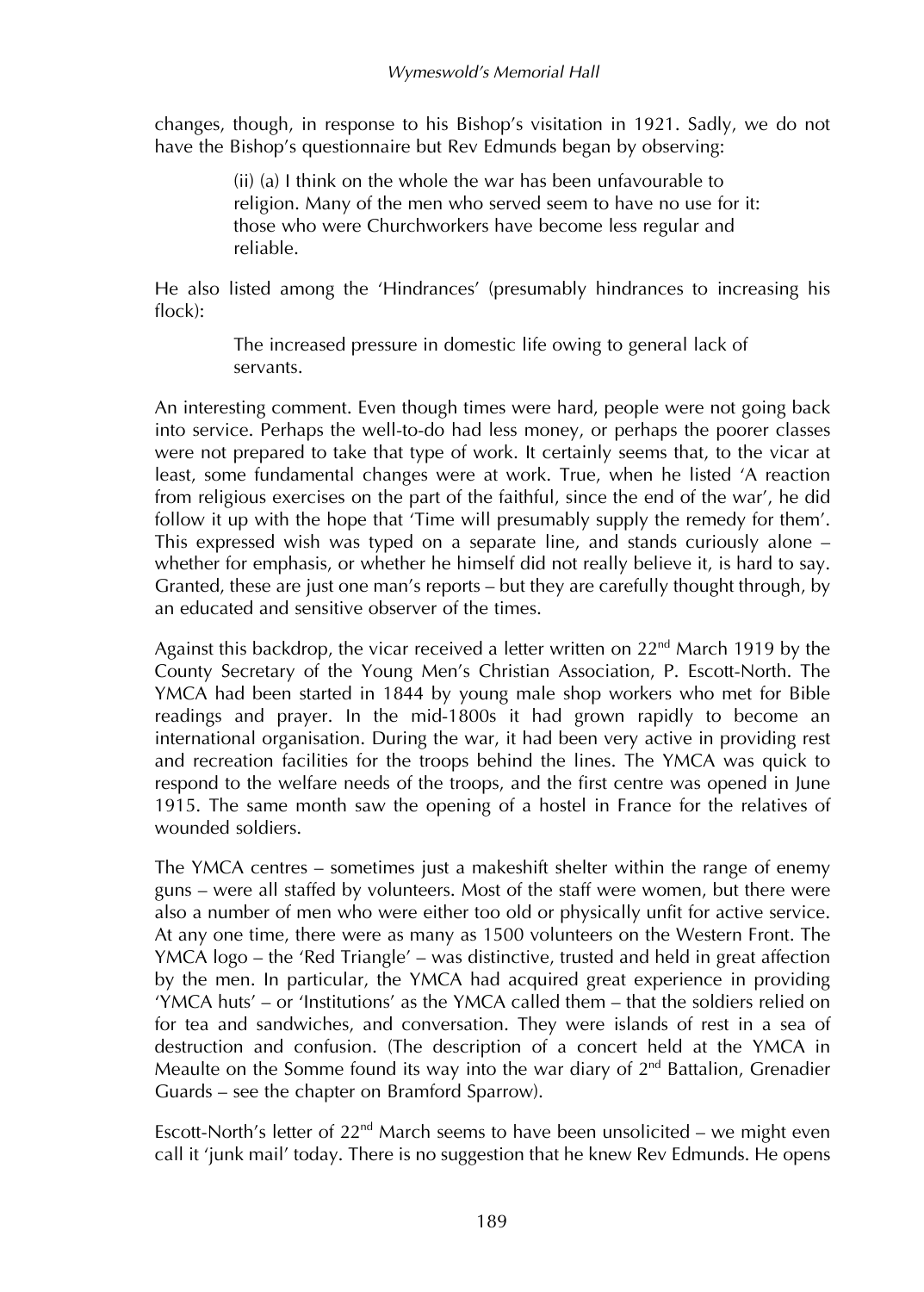#### *Bringing Them Home*

by explaining that the 'enclosed literature' (which may be a document in the same folder of papers – see below) shows how the YMCA is taking 'immediate steps to meet the expressed needs of the smaller communities'. Wymeswold itself had not expressed any needs to the YMCA, because he goes on to say:

> I do not know if any steps have as yet been taken in Wymeswold to mark the appreciation of its inhabitants of the self-sacrifice of those of its sons who have fallen in the terrible strife of the last few years, but the probability is that if you are not already considering a War Memorial , you soon will be, and I beg therefore to draw your attention to the enclosed particulars of our Scheme which will acquaint you with it in broad outline.

The YMCA was certainly in tune with the mood of the country. At least, with the mood of the civilian population. There is a lot of evidence to suggest that many exservicemen were less enthusiastic for monuments and memorials. For four years, millions of young men had been trained to kill. Their lives had been dominated by anger, fear, and the indescribable sights and sounds of violent and bloody death. There are many accounts of former soldiers who would remember their comrades over a pint with other veterans, but who saw little point in the vast public outpouring of grief. Nevertheless, the move towards remembrance was powerful and unstoppable. The Cenotaph was unveiled in London in 1920 – the same year that the Unknown Warrior was laid to rest in Westminster Abbey.

The red poppy as a symbol of remembrance had been introduced in 1918 by an American YMCA worker, Moina Michael. She had been inspired by John McRae's poem 'In Flanders Fields', and her campaign for an international symbol was later taken up in France by Mme. Anna Guerin, a French YMCA worker, who had the idea of making artificial poppies for sale. It was she who enlisted the help of Sir Douglas Haig, formerly Commander in Chief of British Forces on the Western Front. By 1921, the British Poppy Appeal had been launched.

Escott-North's letter also appealed to the practical nature of the British:

I take it that Wymeswold, in common with most other places, would desire something of a utilitarian type rather than a memorial that was merely ornamental, and when considering any project or perhaps number of Schemes that may be in mind for this purpose, it would doubtless be a help towards choosing the best and most useful Memorial if, along with the others, the enclosed Scheme were discussed.

The language is not exactly the hard-hitting marketing speak of the twenty-first century, but it is clear that the YMCA had a 'Scheme' that it wanted to spread around the country. Even without the literature to hand, subsequent correspondence and YMCA history explains the scheme. It was to build YMCA Institutes across the country, for the benefit of young people. Then, as now, the YMCA was committed to providing places and activities that young people could enjoy safely, and that would give them opportunities to relax, make contacts and have fun.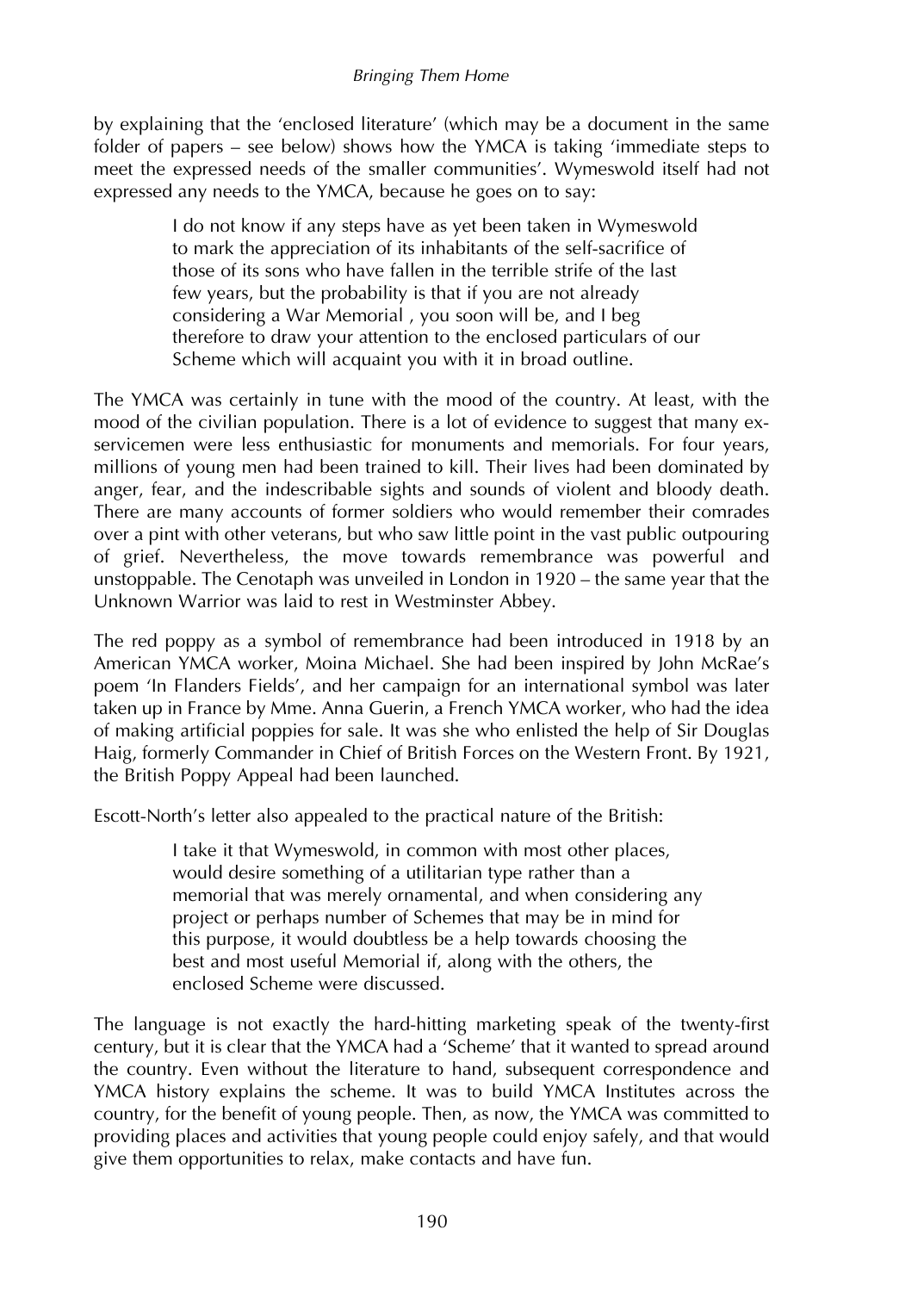The letter seems to have inspired Rev Edmunds. Maybe he had already been discussing a memorial with villagers – maybe some had even come to him, as a village leader, to ask what should be done. The village losses had been terrible. At least a quarter of those who fought had died; 1918 had seen sixteen young men killed; around twenty of the war dead came from families that were related to other families in the area. He wrote back on the  $25<sup>th</sup>$ , thanking Scott-North for his letter.

> Our returned lads say there is nothing they miss at home more than the Y.M.C.A., and are very keen on having an Institute in the village, if possible.

Clearly, he had been canvassing opinion in the intervening forty-eight hours. He wasted no time in getting the ball rolling:

> Could you come over one evening in the week after next? ... and discuss the matter with some of us? ... we shall be glad to give you supper before the meeting at the Vicarage.

A printed explanation of the county YMCA's scheme is included in Rev Edmunds' papers. It may not be the original enclosure, but it gives sufficient background to understand what was going on. The YMCA was aware that before the war, its activities were mostly confined to towns and cities. The scheme was intended to change that:

> The war has altered all this. The men who are coming back expect to find a Y.M.C.A. everywhere! ... Enquiries from all parts of the country are pouring in…

Leicester's YMCA secretary, Mr H.E. Smith had been appointed chairman of a new committee, and he had secured the service of Mr Escott-North to get the project under way. The document continues:

> Mr Smith will have the active help of Mr Escott-North, just returned from military service, who has had world-wide experience in Y.M.C.A. and organising work. Mr North is a man of strong initiative and energy, and his extensive soldiering experience has brought him into living with touch and understanding with men of all shades of opinion and outlook.

The scheme was to build institutes as war memorials, funded by the local community, but with advice and expertise supplied by the YMCA. The concept was for a large hall, with separate women's and men's areas, though the men's area was to have a concert platform and could be used for community functions. Interestingly, the concept included not only toilets but baths. This was an age when hygiene and cleanliness were not only beginning to be understood as healthy, but were also a moral duty. Given that many homes were without flushing toilets, let alone baths, these facilities would have been very much in demand in many parts of the country. The cost, however, was considerable. To build the 'complete package' was estimated at between £3,000 and £5,000 and 'was being adopted in scores of large villages throughout the country.'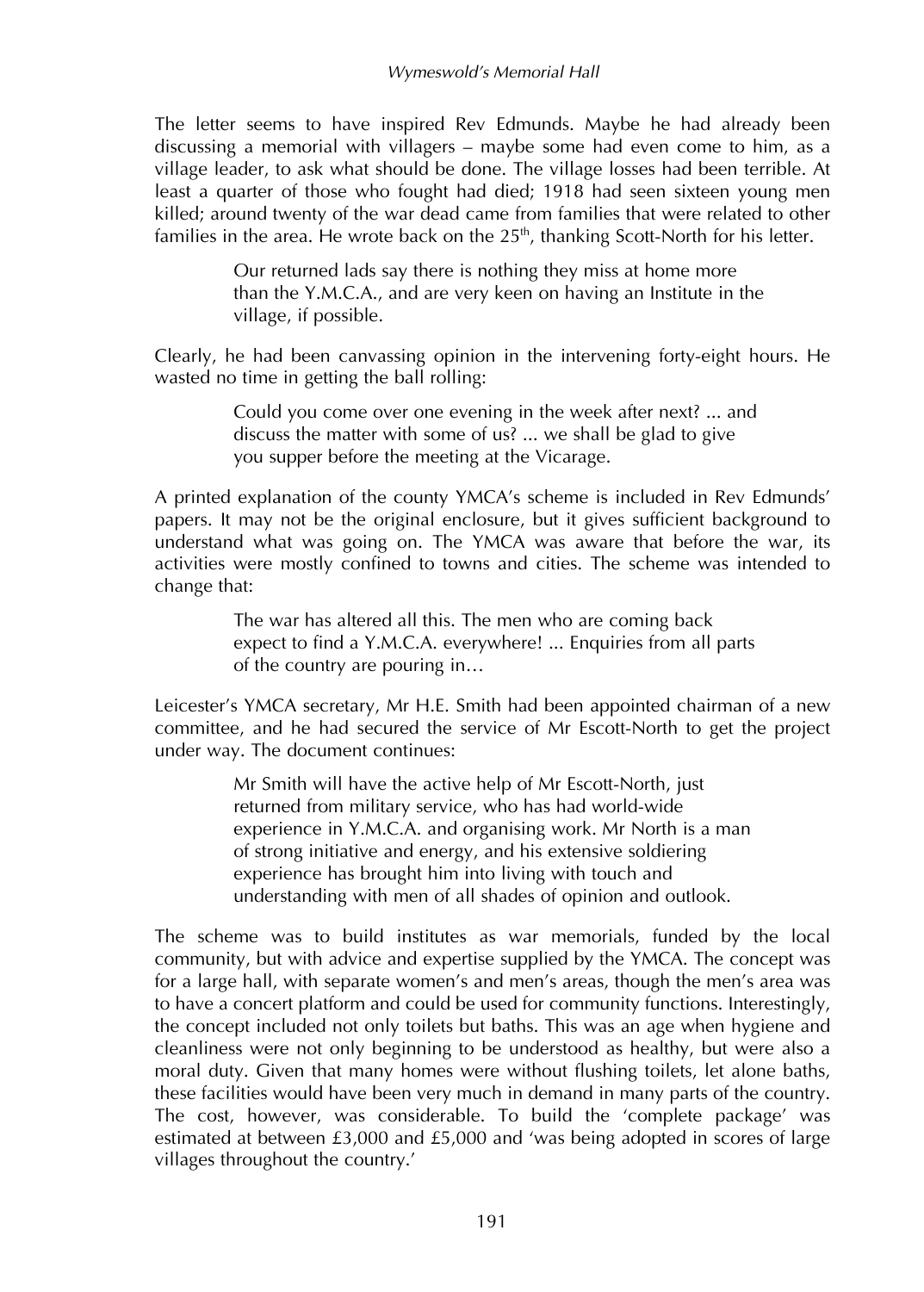#### *Bringing Them Home*

The proposals were careful to include conventional war memorials within the plans:

Memorial Tablets, Shrines, or other suitable means are adopted to place on permanent record the names of those who have given their lives in the great war.

Mr Escott-North wrote back directly. The letterhead he used had 'Leicester Young Men's Christian Association' at the top, but directly underneath was a banner that read 'The Y.M.C.A. with H.M. Troops' and featured the silhouette of a British soldier against the background of a burning and devastated landscape, with a YMCA hut in the right foreground. He would bring Mr Smith with him, and was comfortable about finding the vicarage – he mentioned that he had several times called upon the previous vicar, and enquired whether it was correct that Mr Campion ('of cycle fame') had come to live in the village.

The meeting evidently took place and it appears that a building had been identified. However, a letter from Joseph Wootton a few days later informed the YMCA that his tenant was not prepared to leave. This appears to have been the building in question, because Escott-North now wrote to Rev Edmunds , remarking that there now seemed 'no alternative to endeavour to secure a site, and transfer an Army Hut to your village'. He continued with the suggestion that a suitable site might be found, and that 'this might arise if we had a large village meeting sometime early next month, and put the whole thing before your people, endeavouring to get everybody there'.

This was the background to the village meeting in May 1919. The YMCA proposal was not the only one on the table. The vestry records show that there were at least three options that were seriously canvassed:

> (a) a Village Hall, (b) a Fixed Cross with the names of the fallen (c) a row of trees down the centre of Brook Street.

The vicar's notes also allow for the possibility of a memorial in the church alone, or a memorial in the village, and one in the church. Serious thought had evidently been given to the idea of a cross opposite the church. The same set of notes considers the possibility that it could be a cross on a series of steps, with a 'recessed tomb', and again 'regimental devices… Inscriptions'. A cost of £100–£300 had already been put down beside the idea, so it had obviously been thought about in some detail.

In the event, Mr James proposed a hall, and was seconded by Mr Watson. However, no vote was taken, since no costs were available. Therefore a committee was formed, comprising Rev C.H. Edmunds, R.W. Charles, J.W. Wootton, W. Woolley, E.W. Campion, E.F. Hayes and W. Taylor. Rev Edmunds and Joseph Wootton have already been mentioned; E.W. Campion, too, as the cycle manufacturer who had come to live at Wymeswold Hall during the war. The vicar's notes also included 'Site:- Enquire as Parish Ground', and then underneath, 'Sound College'. Most likely this is a note to 'sound out' Trinity College, the largest landowner in the village, to see if it would make a site available.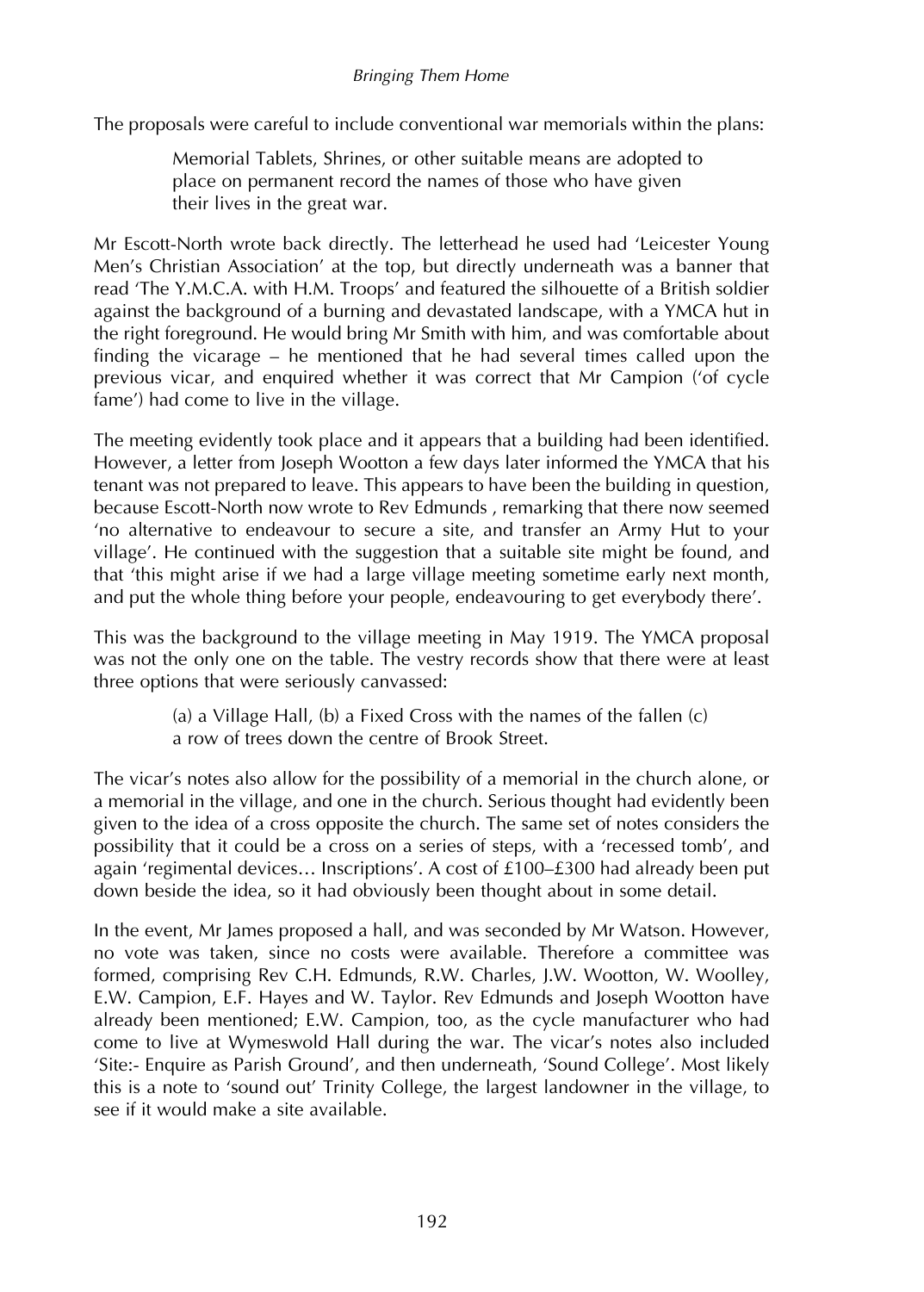There followed more correspondence between Rev Edmunds and Mr Escott-North. The YMCA was very keen on getting this moving, and finding an army hut to bring to Wymeswold. Rev Edmunds, however, had to dampen their enthusiasm:

> We had a village meeting' [i.e. the  $22<sup>nd</sup>$  May] 'on the subject last Thursday, and appointed a Committee to report on the cost of building a hall. The meeting was so decidedly against erecting a wooden structure of any kind as a permanent war memorial, that I don't think it is worth considering a hut.

Within days the YMCA had offered to provide the vicar with all the information he required to build a hall. He accepted gratefully – adding the proviso, of course 'I take it you submit these *gratis'*.

The next crucial meeting took place on 17th June 1919. Another village meeting was held, with about thirty people attending, and the Vicar in the chair. This time Mr Escott-North was invited to attend, and was able to present the idea directly to the villagers. He had brought with him costs and plans, so the meeting was in a position to make a decision. And it did. Mr Escott-North's message was simple and direct:

> There could not be a better type of War Memorial, since a worthy memorial should be costly, and do something to achieve the object for which our men died, of making the country better and happier. The names of all the men who had served should be inscribed in each institute.

He offered two suggestions, both for a solid construction of brick or concrete with concrete floor and asbestos roof forty feet by twenty feet, at about £550, or sixty feet by thirty feet at £1200. Furnishing would be extra. These would definitely be Christian clubs, but not denominational. *'*Gambling and strong drinks were not allowed'*.* 

The vicar, as chairman, was in agreement.

A Village Hall would be an appropriate Thankoffering to the men who had returned, and a sphere for united Christian work.

Other questions persisted, though. Some villagers had evidently wanted a memorial in the church. Rev Edmunds was supportive of that idea as well. 'In any case,' he told the meeting, 'the wishes expressed by many that there should be a memorial to the fallen in the Parish Church would be carried out.'

There only remained the problem of finding a site. Some people had obviously wanted to use the village Shrubbery. This appears to have been situated on what is now known as Queen's Park, at the bottom of the Stockwell. The Parish Council had agreed its use as a village amenity back in 1905. Although it appears to have been regarded as village 'property', and therefore subject to the decisions of a village meeting (held, as this one was, under the auspices of the Parochial Church Council), the formal agreement of the Parish Council would be required for any change of use.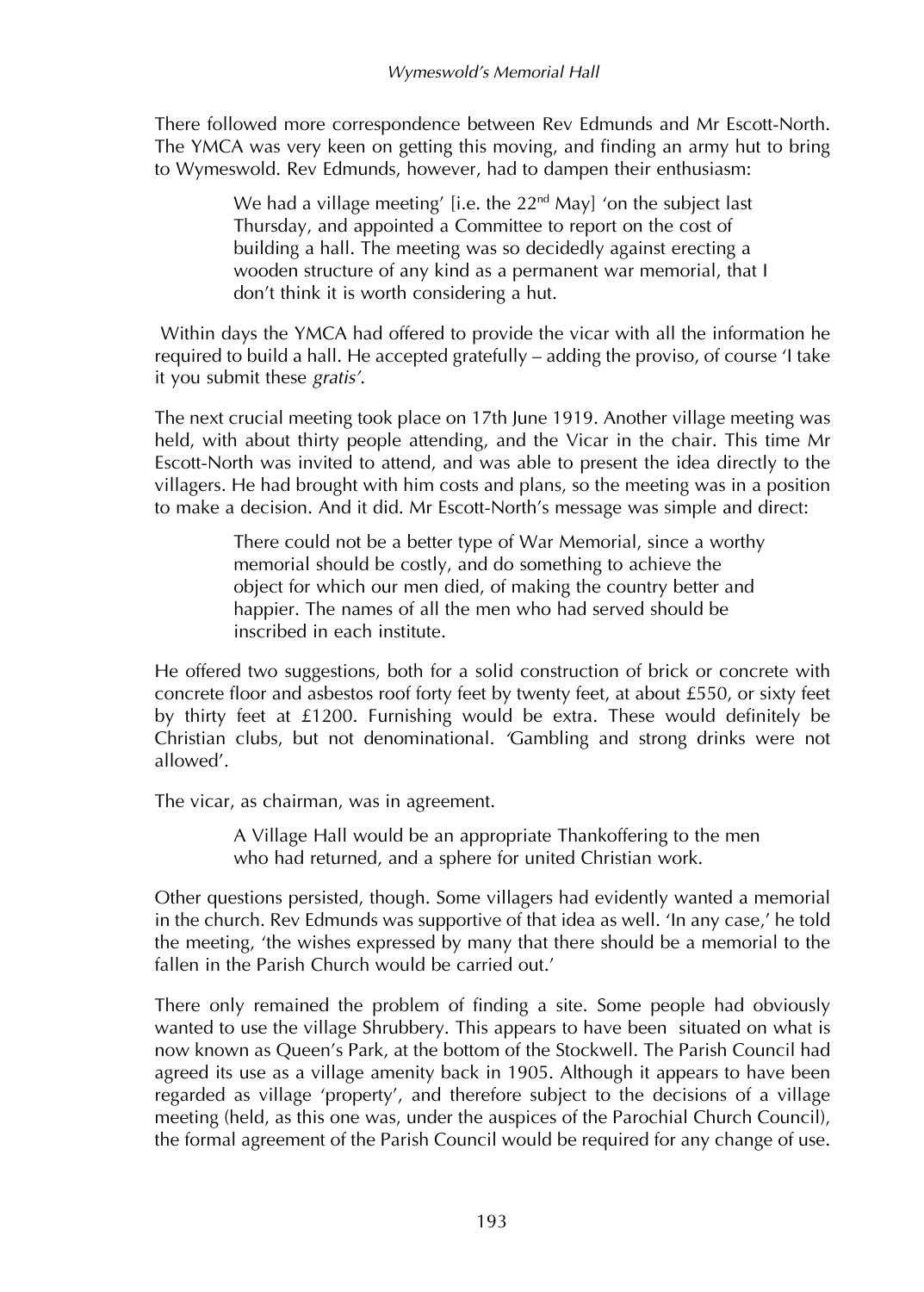In fact, the Parish Council had met the previous week, and agreed to defer a decision on handing over the Shrubbery until the outcome of the village meeting was known.

With the exact location of a hall being put to one side, the motion was carried unanimously, and a Committee was formed. Those 'founding fathers' of the Memorial Hall were:

> Messrs Campion, Watson, H. Emmerson, Garner, J. James Senr, Burrows, Hayes, F. Bailey, Taylor, W. Wootton, F. Jalland, Everard Collington, T.G. Brown, Dr Tawse, J. James Jnr, J. Smith, Woolley, Baker, C. Mills, Jas Wootton, Jas Smith, P. Brown, F. James, C. Hubbard and the vicar.

The meeting minutes add, almost as an afterthought 'It was decided also that a Ladies' Committee should be formed'.

Several Committee members demonstrated their enthusiasm with very generous donations (bearing in mind that a modest house could be bought for a few hundred pounds). Mr Campion donated £100, the chairman (vicar) £10, Mr Hayes £10, and Mr James Senr £10. The project was off to a good start.

With that, the Memorial Hall disappears from the public records for nearly five years. This does not mean to say that nothing was being done. Ellen Smith, in *Memories of a Country Girlhood*, says:

> Eventually, after many garden fetes, concerts, dances, whist drives and sewing parties, the hall was built.

The next official document seems to be the indenture (deed) recognising that a Memorial Hall charity exists, and 'conveying', in lawyers' speak, the property to the charity. The Indenture is a handsome work in its own right. Handcrafted, with a large and florid capital 'I' at the beginning, it really looks more like a Victorian document than a twentieth century one.

The village had identified a plot of land – two roods and twenty perches to be precise – just off Clay Street. The land was used as allotment gardens at the time, and was owned, as was much of Wymeswold as a whole, by Trinity College, Cambridge. Trinity College (legally 'the Master Fellows and Scholars of the college of the Holy and Undivided Trinity within the town and University of Cambridge of King Henry the Eighth's Foundation') had owned land in the village for centuries, and still held the 'living' – the right to appoint the vicar – as well as being responsible for the maintenance of the chancel in St Mary's church. The college sold off its landholding *en bloc* to a consortium of tenant farmers in the mid-1950s, but its connection with the village still survives in the street name 'Trinity Crescent'.

The indenture and the deed of conveyance are dated  $26<sup>th</sup>$  September 1922 and obviously part of the same deal. No record survives of the discussions or correspondence which must have gone back and forth between the Hall Committee and the college, but they must have been extensive, since the two documents are very detailed. The documents also contain a declaration by the Bursar of Trinity that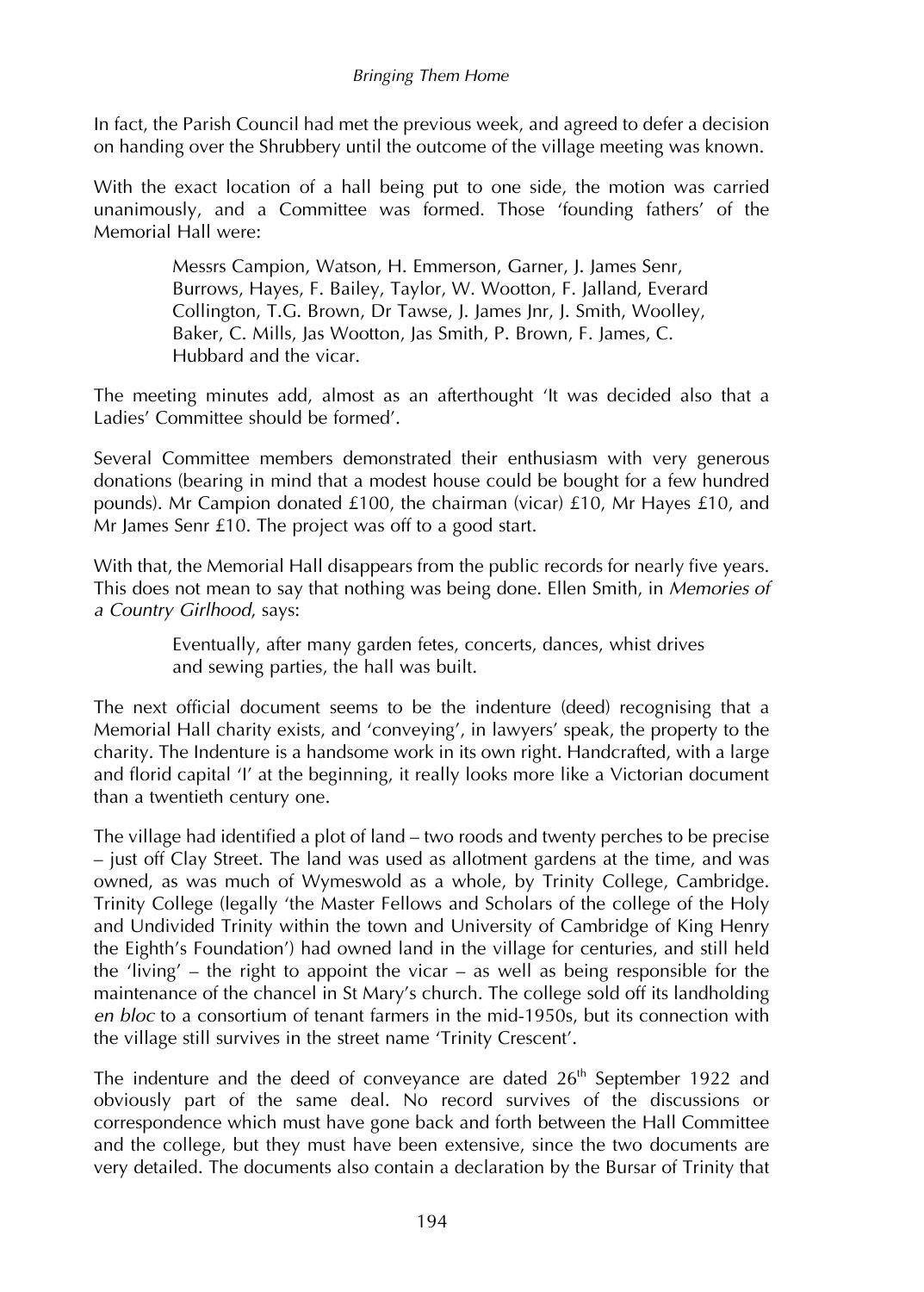

*How Wymeswold Memorial Hall might have been. A pencil sketch from the notes taken at the time.*

the land actually belonged to the college (presumably the college had owned the land for so long that all proof of ownership was lost in the mists of time).

It would appear that Edwin Campion, the owner of Wymeswold Hall at the time, was the leader of the charity's trustees, since his name heads the list, which in itself is interesting, as it lists their occupations as well: Edwin William Campion, Motor Cycle Manufacturer, Reubon William Charles, Farmer, William Garner (a space has been left against his name, and someone has written 'Grazier' in pencil), Thomas Warner Wootton, Builder, Thomas Glover Brown, Grocer, Edward Frederick Hayes, Blacksmith and John James the Elder, Farmer.

From the original committee three years before, there had been one addition – Reubon Charles – and nineteen had dropped out. That is not to say, of course, that they no longer had anything to do with the project. A committee of twenty-six would have been very unwieldy in getting decisions made, whereas a trustee board of seven made very good sense. It was these seven men who had paid over the sum of  $£62$ 10s to the Ministry of Agriculture and Fishery, at the request of Trinity College, to secure the purchase of the land. (It seems that the money had to be administered by the Ministry under the Universities Estates Acts.) The actual sum of money was not a problem – more than double that had been raised at the first meeting back in 1919 – but the negotiations must have taken some time. And of course, someone had to pay the lawyers' fees!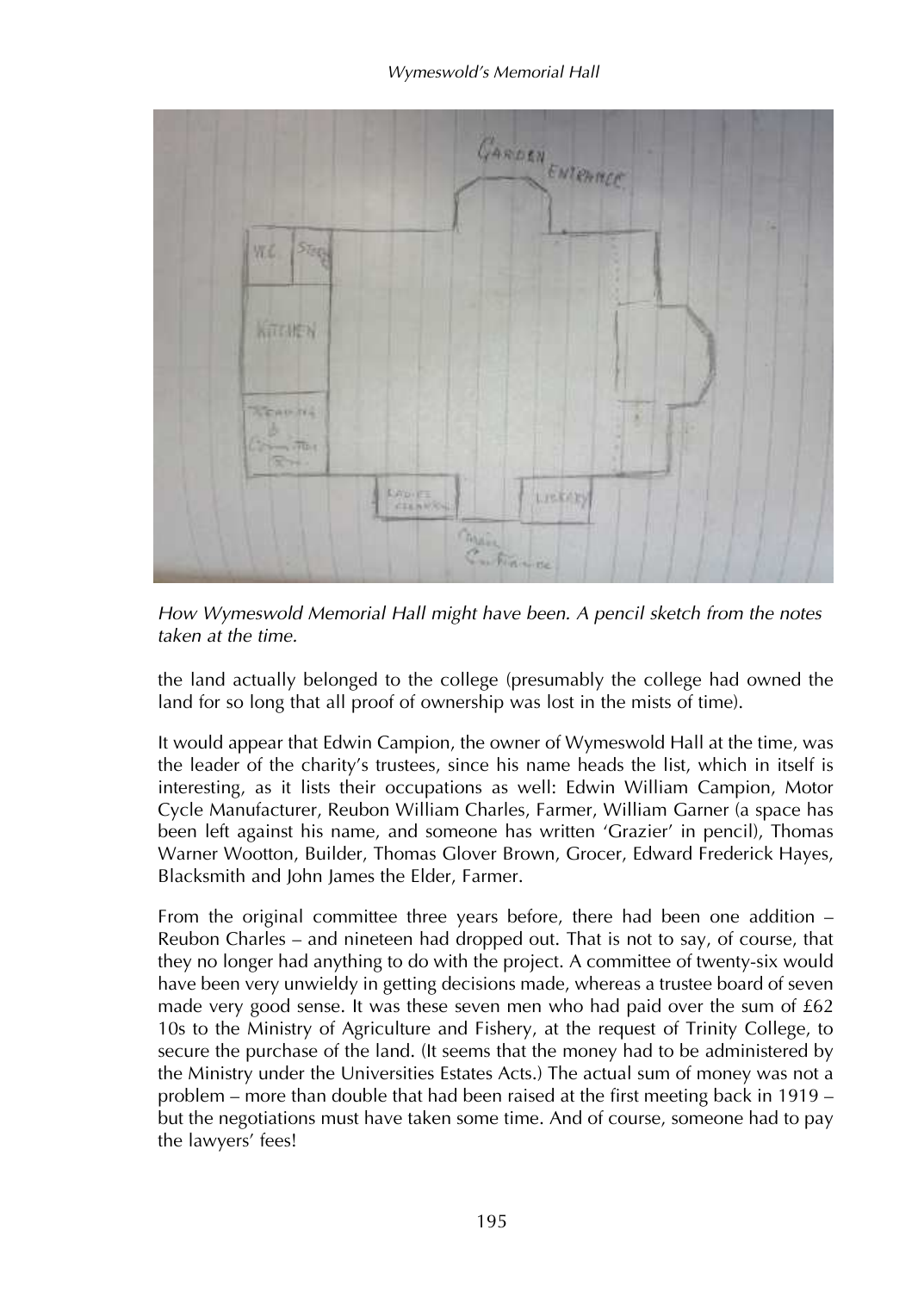### *Bringing Them Home*



*Wymeswold Memorial Hall. Photographed in 1991 by Bob Trubshaw.*

The indenture made very clear that:

The Charity hereby created shall be known as 'The Wymeswold Memorial Hall' and is created with the object and intention of perpetuating the memory of the brave men of Wymeswold who gave their lives for their King and Country in the Great War…

There follows a list of twenty-seven men. All twenty-seven are still commemorated today, but have been joined by Albert Bacon, William Dykes, and Frederick Robinson. Albert Bacon's family was primarily associated with Loughborough, and his father had moved to Leicester after the war. William Dykes had been mostly associated with Wymeswold through his stepmother, Harriet Morris, though the family seem to have moved to Wymeswold latterly (possibly after William had enlisted). Frederick Robinson had lived and worked in Wymeswold for some time before joining the army, but his wife had moved back to Loughborough. The relatives of these men must have come forward in the years between the founding of the charity and Amos Clarke's gift of the Roll of Honour to St Mary's church.

The land and any buildings erected on it was clearly intended as a village resource:

… to be used and enjoyed in perpetuity by the inhabitants of the Parish of Wymeswold aforesaid as a public hall and/or reading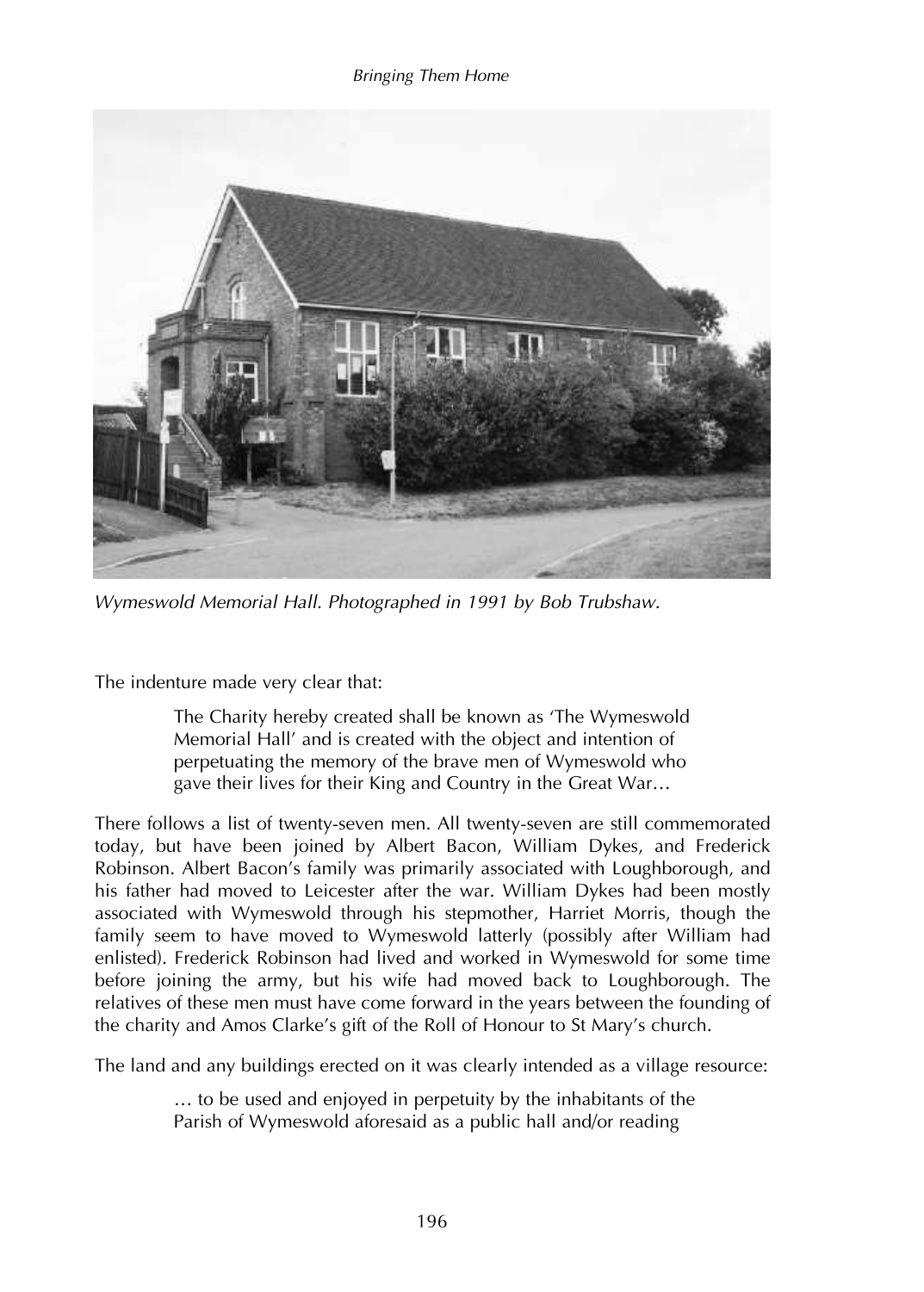*The Roll of Honour inside Wymeswold Memorial Hall.*



room and/or recreation rooms or for any other purposes allowed by law for the benefit of the said inhabitants …

This expansive view of the purposes of the hall was limited by a proviso which years later, had to be changed if the hall were to attract paying users:

> … that the hereditaments hereby assured shall not in any circumstances be used for the sale or consumption of intoxicating drinks and such drinks shall not in any circumstances be sold or consumed therein.

The Trustees were not killjoys; they were responding both to the initial impetus and help from the YMCA, which was teetotal, and to a strong current of feeling within the country that alcohol was the cause of many of the social and healthcare problems of the day. That debate still continues, though now it tends to be more about the cost to the NHS of alcohol-related disease and accidents.

Within three years the village had gone from some general ideas about a memorial to a piece of land, owned by a charity, and dedicated to the benefit of the future generations of Wymeswold. All that remained was to build the hall. Back in 1919, Mr Escott-North had offered a suggested plan (see diagram). The structure that was built turned out to be the longer of his suggestions. By the standards of the time, it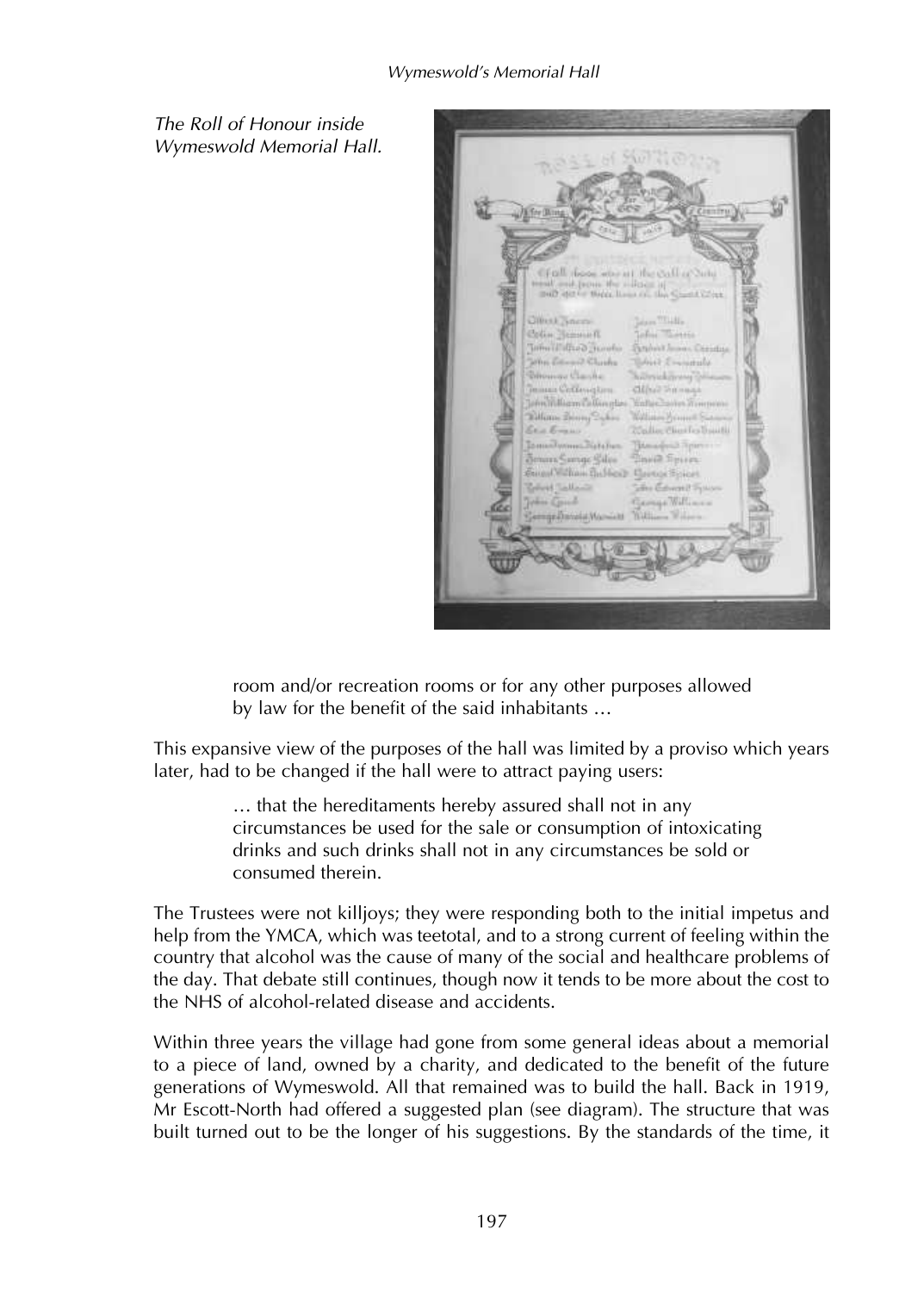was a magnificent building for a small village. Internally, the main hall was fortyeight feet long and twenty-seven feet wide, with a stage area of twenty-seven by twelve feet. The stage itself was set three feet six inches above the floor – higher than it needed to be, but the extra height allowed for a large amount of storage underneath. The ground slopes away quite steeply, so the builders were able to use that to create a large basement. The hall had toilets for both sexes, and a kitchen that was big enough to cater for any village event.

In just two years the last of the money had been raised and the hall had been completed. Apparently some of the money at least was lent to the Committee. Ellen Smith (then Ellen Wootton) noted that:

> I believe it took nearly a decade before everything was paid off in full. My father [Thomas Warner Wootton] was one of the men who lent money, interest free, and these men were made the trustees of the hall.

On 12<sup>th</sup> March 1924, the Mixed School 'closed at midday for the Opening of the War Memorial Hall'. The headmistress of the Infant School was more descriptive in her log book: 'March 12<sup>th:</sup>

> A holiday was given this afternoon for the opening by Colonel Martin of the Village Hall. This is the War Memorial for those who fell in the Great War 1914-1918.

And it still is.

## **Sources**

- Wymeswold Church of England School: log books and misc papers 1875–1983 (DE7281). The Record Office for Leicestershire, Leicester and Rutland.
- Wymeswold vicar's correspondence (DE 1728/37). The Record Office for Leicestershire, Leicester and Rutland.
- Memorial Hall Deeds (copy in Wolds Historical Organisation Archives).
- 'The Great War 1914–1918: The Story Behind the Remembrance Poppy'. Online at: www.greatwar.co.uk/article/remembrance-poppy.htm [accessed 24 June 2014].
- Loughborough Roll of Honour. Online at: loughborough-rollofhonour.com/ page44.htm [accessed 20 June 2014].
- University of Birmingham Cadbury Research Library. Online at: calmview.bham.ac.uk/ [accessed 24 June 2014].
- Arthur, M., 2010. *The Road Home*. Phoenix.
- Baker, C., 2010. 'The Long Long Trail: YMCA and other Volunteer Organisations.' Online at: www.1914-1918.net/ymca.htm [accessed 24 June 2014].

Brown, M., 1999. *1918 Year of Victory.* Pan Books.

Moretti, Alec, 1998, 'Widows Close', *WHO Newsletter*. Online at: http://www.hoap.co.uk/who/who24.htm